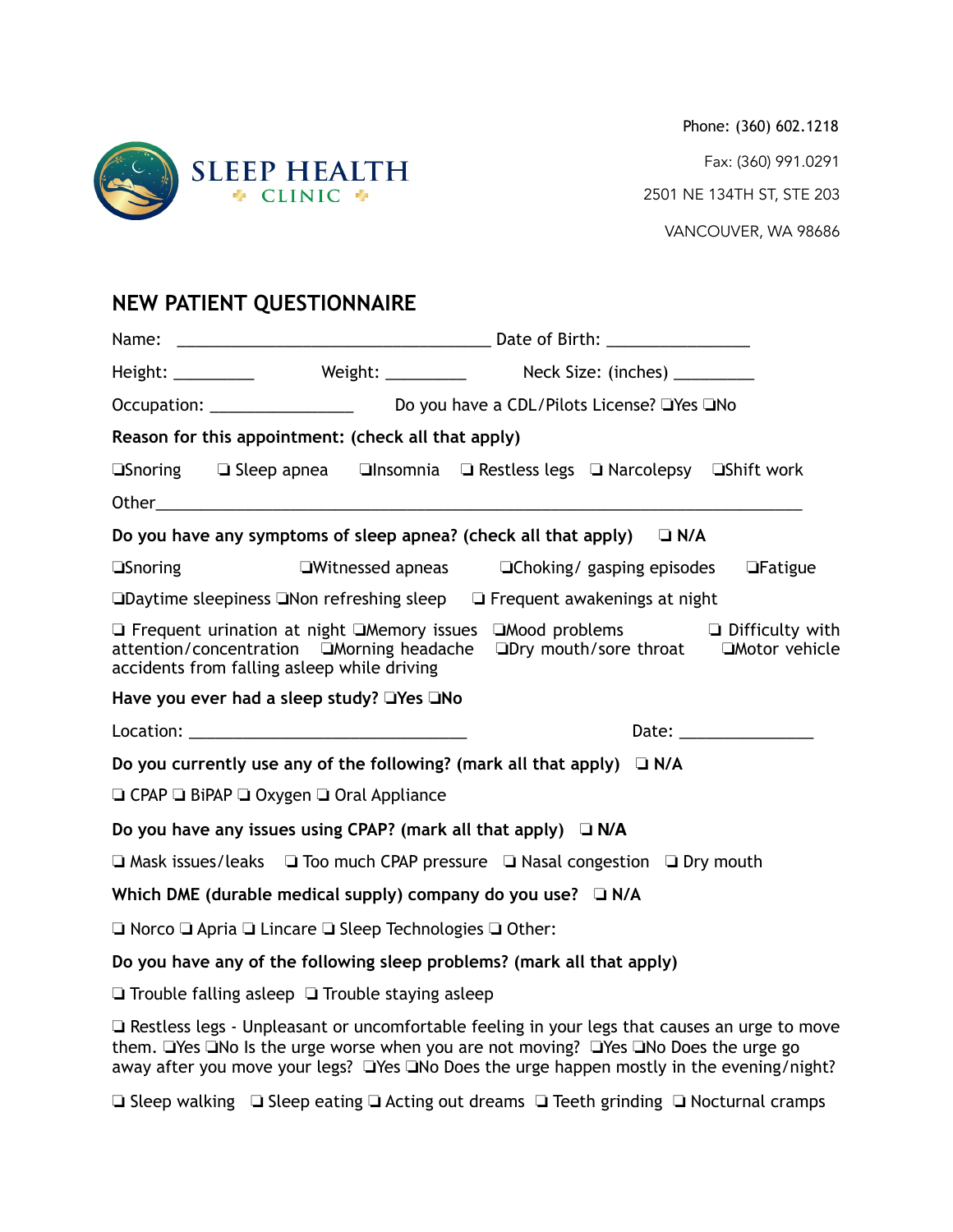❏ Daily periods of irrepressible need to sleep or daytime lapses into sleep

❏ Sleep paralysis ❏ Hallucinations when going to/waking up from sleep

### **What is your typical sleep schedule?**

Bed time: \_\_\_\_\_\_\_\_\_\_\_\_\_\_\_\_ Amount of time it takes to get to sleep: \_\_\_\_\_\_\_\_\_\_\_\_

Wake up time: \_\_\_\_\_\_\_\_\_\_\_\_\_\_\_\_\_\_\_Do you take naps? ❑Yes ❑No; How often? ❑Daily □few times/ week

Is your bedroom comfortable for sleeping? ❏Yes ❏No

Currently on sleep medication? ❏Yes, \_\_\_\_\_\_\_\_\_\_\_\_\_\_ ❏No

## **EPWORTH SLEEPINESS SCALE**

Grade your tendency to fall asleep during the following situations based on how you feel right now.

 $0 =$  Never 1 = Slight chance 2 = Moderate chance 3 = High chance

| <b>ACTIVITY</b>                                        | 2 <sup>3</sup><br>0<br>1 |
|--------------------------------------------------------|--------------------------|
| Sitting and reading                                    |                          |
| <b>Watching TV</b>                                     |                          |
| Sitting inactive in a public place                     |                          |
| As a passenger in a car for 30 minutes without a break |                          |
| Lying down to rest in the afternoon                    | ப                        |
| Sitting and talking to someone                         |                          |
| Sitting quietly after lunch                            |                          |
| In a car while stopping for a few minutes              |                          |
|                                                        |                          |

TOTAL: \_\_\_\_\_\_\_

#### **Do you have the following medical conditions? (mark all that apply)**

| $\Box$ Heart attack<br>sinusitis | $\Box$ Acid Reflux  | $\Box$ Chronic     |
|----------------------------------|---------------------|--------------------|
| $\Box$ Congestive heart failure  | $\Box$ Asthma       | $\Box$ Parkinson's |
| $\Box$ High blood pressure       | $\Box$ COPD         | $\Box$ Dementia    |
| □ Stroke/TIA<br>epilepsy         | $\Box$ Chronic pain | $\Box$ Seizures/   |
| □ Atrial fibrillation            | $\Box$ Fibromyalgia | $\Box$ Depression  |